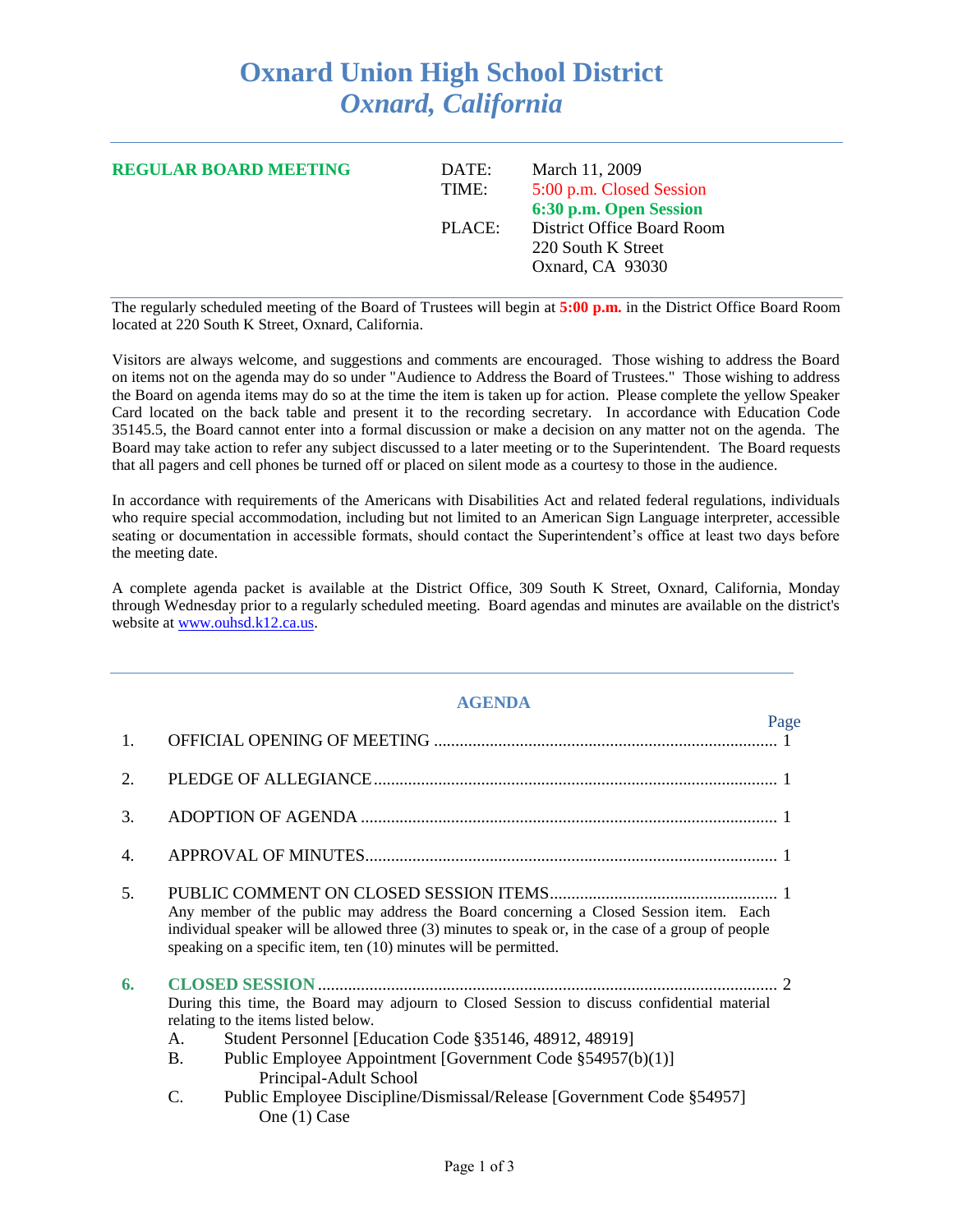|     |                | <b>Board Meeting Agenda</b>                                                                                        |      |
|-----|----------------|--------------------------------------------------------------------------------------------------------------------|------|
|     | March 11, 2009 |                                                                                                                    | Page |
|     |                |                                                                                                                    |      |
| 6.  |                |                                                                                                                    |      |
|     | D.             | Conference With Labor Negotiator(s) (Government Code §54957.6)                                                     |      |
|     |                | Agency Negotiator: Rocky Valles, Ed.D., Assistant Superintendent-Human                                             |      |
|     |                | Resources                                                                                                          |      |
|     |                | Employee Organization: Oxnard Federation of Teachers, Special Employees                                            |      |
|     |                | <b>Bargaining Units:</b>                                                                                           |      |
|     |                | Classified                                                                                                         |      |
|     |                | Paraeducators                                                                                                      |      |
| 7.  |                |                                                                                                                    |      |
|     |                | $(6:30 p.m. - Time Approximate)$                                                                                   |      |
|     |                |                                                                                                                    |      |
| 8.  |                | Those persons wishing to address the Board may do so at this time by completing a yellow Speaker Card, located     |      |
|     |                | on the back table, and presenting it to the recording secretary. Please address your comments to the Board         |      |
|     |                | President. Individual presentations are limited to three (3) minutes each, or in the case of a group of people     |      |
|     |                | speaking on a specific item, ten (10) minutes will be permitted. Please refer to the complete text of Oxnard Union |      |
|     |                | High School District Board Policy 910: Procedures for Communicating with the Board of Trustees.                    |      |
| 9.  |                | <b>SUPERINTENDENT'S REPORTS</b>                                                                                    |      |
|     | Α.             | Board Recognition: Oxnard High School - 2008-09 Academic Decathlon                                                 |      |
|     |                |                                                                                                                    |      |
|     | <b>B.</b>      | Board Recognition: Oxnard High School - Mock Trial Team Competition                                                |      |
|     |                |                                                                                                                    |      |
|     | C.             |                                                                                                                    |      |
|     | D.             |                                                                                                                    |      |
| 10. |                | <b>CONSENT CALENDAR</b>                                                                                            |      |
|     | A.             |                                                                                                                    |      |
|     | <b>B.</b>      | Consideration of Approval of Student Expulsion by Voluntary Agreement of                                           |      |
|     |                | the School Principal, the Student, and the Students' Parent/Guardian, as per                                       |      |
|     |                |                                                                                                                    |      |
|     | C.             | Consideration of Approval of Non-Public School Placement for Student Case                                          |      |
|     |                | Numbers Twenty to Twenty-one, 08-09, According to the Recommendation                                               |      |
|     |                |                                                                                                                    |      |
|     | D.             | Consideration of Approval of Waiver of California High School Exit Exam                                            |      |
|     |                | (CAHSEE) Requirements in Mathematics for Special Education Students  3                                             |      |
|     | E.             |                                                                                                                    |      |
|     | F.             | Consideration of Approval of Renewal Agreement between Oxnard Union High                                           |      |
|     |                |                                                                                                                    |      |
|     | G.             | Consideration of Renewal of Agreement for Special Services with Atkinson,                                          |      |
|     |                |                                                                                                                    |      |
|     | Η.             |                                                                                                                    |      |
|     | I.             |                                                                                                                    |      |